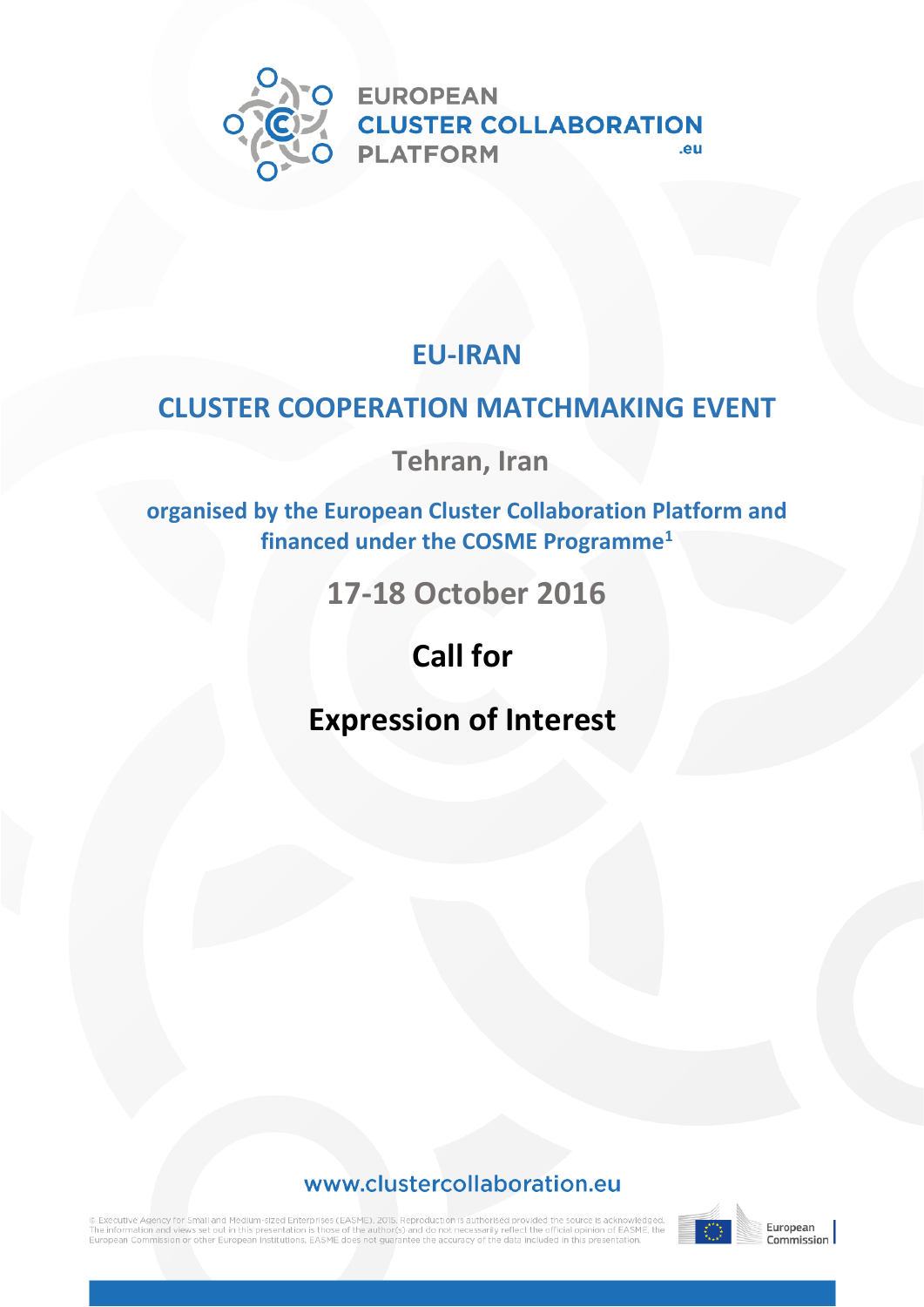

## **Objectives**

On 17<sup>th</sup> and 18<sup>th</sup> October 2016 the European Commission's Directorate-General for Internal Market, Industry, Entrepreneurship and SMEs should support an **EU-IRAN cluster matchmaking event**, with the aim to foster cooperation between clusters from Europe with Iranian clusters, industrial associations or development agencies.

The cluster matchmaking event will represent a unique opportunity for representatives of European cluster organisations interested in cluster collaboration with the IRAN to explore possible common areas of interest for cooperation and complementarities, in terms of sectoral, value chain, and market focus of their SMEs and other companies.

This call for expression of interest is launched to identify a European delegation composed of representatives from cluster organisations from different **industry sectors of common interest such as sustainable construction, automotive and mobility, textile, chemicals, raw materials, environmental technologies and tourism** that are willing and committed to participate in a EU-IRAN Cluster Matchmaking Event.

This call is published on the European Cluster Collaboration Platform ECCP <http://www.clustercollaboration.eu/> and expressions of interest to participate in this mission must be **submitted electronically by midnight (CET) on the 7<sup>th</sup> September 2016** at the latest to *c.vidaud@inno*[group.com.](mailto:c.vidaud@inno-group.com) Please, see find more information on the mission and how to submit your expression of interest*.* Applicant clusters will be informed in the best delays on the results of the selection and an official confirmation on the business trip and details should follow.

<sup>1</sup> EU Programme for the Competitiveness of Enterprises and SMEs 2014-2020

## **Context**

This mission is designed to support clusters intent to explore and establish international cooperation with Iranian clusters for the benefit of their members, notably SMEs, in their approach to open up new markets and provide first relevant contacts to their members. The re-opened Iranian market is of relevance to clusters of a number of EU industry sectors and economic actors show high interest in the re-initiation of close relations.

As part of an approach aimed at promoting international cluster cooperation for the benefit of SMEs, the Directorate-General for Internal Market, Industry, Entrepreneurship and SMEs of the European Commission (DG GROWTH) is continuing its support to international cluster cooperation through the European Cluster Collaboration Platform by organising specific cluster matchmaking missions. This is carried out in support to cluster organisationss to develop partnerships and business cooperation in

#### www.clustercollaboration.eu

itive Agency for Small and Medium-sized Enterprises (EASME), 2015. Reproduction is authorised provided the source The information and views set out in this n n of FASME the thor(s); Furopean Commission or other European Institutions. EASME does not quarantee the accuracy of the data included in this presentation





Commission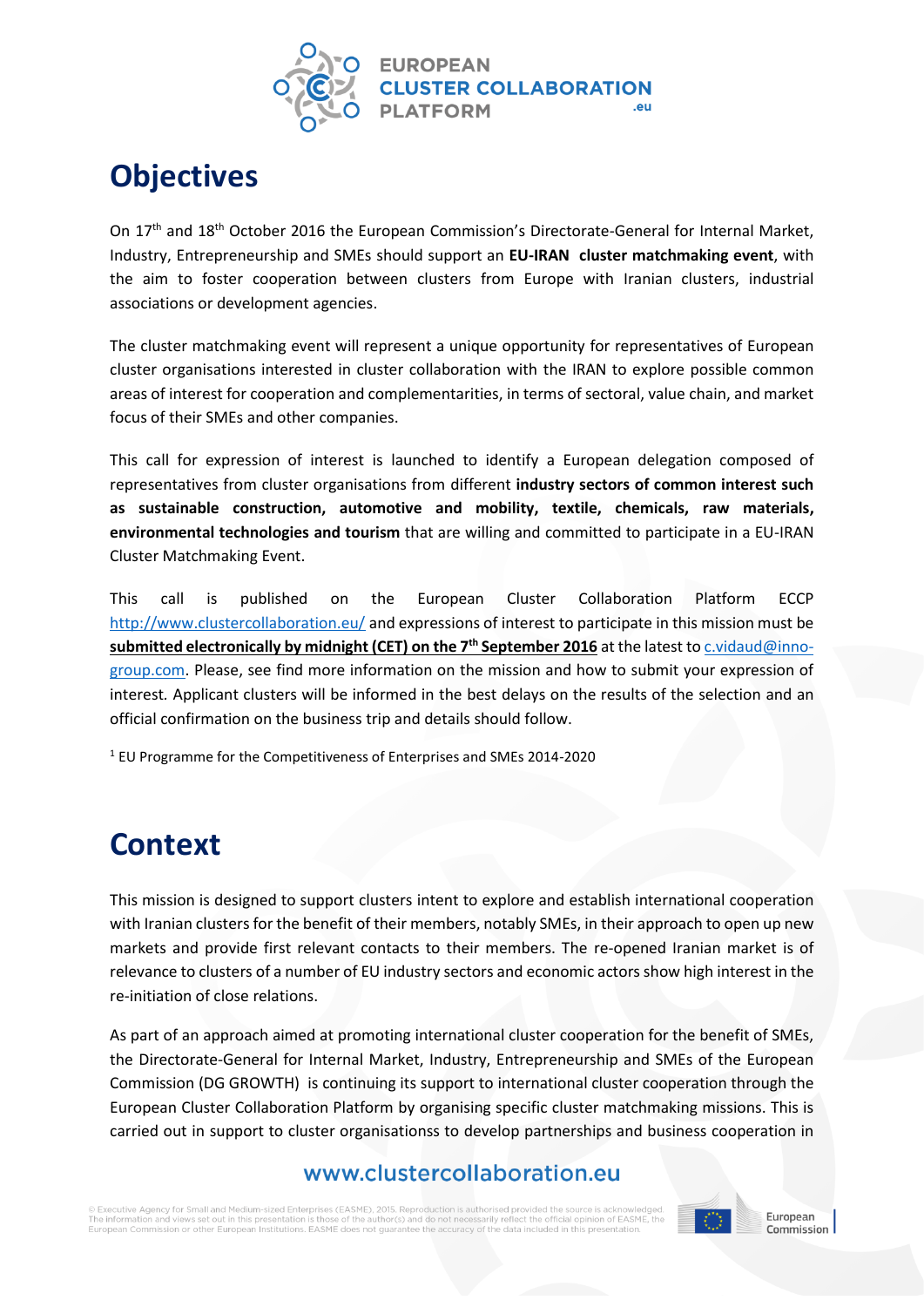

European and global markets, for the benefit of their members, and it is currently funded under the EU COSME Programme.

The NEW European Cluster Collaboration Platform (ECCP), launched on the 8th March 2016, provides a visible framework for it and for subsequent events. The ECCP is the cornerstone of the European strategy in support of SME internationalisation through clusters. The new ECCP provides a wide range of information and services to facilitate the interaction between clusters not only within Europe but also with international partners.

The organisation of this matchmaking event is facilitated by a consortium led by inno TSD (France), in collaboration with Iranians clusters.

## **EU-IRAN CLUSTER COOPERATION MATCHMAKING EVENT in the framework of the ECONOMIC MISSION to Tehran, Iran**

The event aims in the first instance to promote cluster and network cooperation between cluster organisations from Europe and IRAN to explore common visions and seek partnerships at the cluster and network organisations level. Letters of Intent, Memoranda of Understanding, other types of partnership agreements are expected to be initiated and agreed upon with roadmaps on how to sustain the collaborations. Ultimately the goal for the cluster and network organisations is to act as a catalyst for their SMEs and companies to help them engage in collaborative projects.

The matchmaking event will be primarily for the representatives of the selected European Cluster organisations and the equivalent IRAN counterparts to meet bilaterally, but there will also be the opportunity for them to seek information on the Iranian business environment in general during the Economic Mission.

The event shouldl be held in Tehran (Iran) from Monday 17<sup>th</sup> and Tuesday 18<sup>th</sup> October 2016. The European Commission, DG Internal Market, Industry, Entrepreneurship and SMEs, should further organise a series of meetings as indicated below where EU clusters should be invited as appropriate.

#### www.clustercollaboration.eu

itive Agency for Small and Medium-sized Enterprises (EASME), 2015. Reproducti The information and views set out in this presentation is the European Commission or other European Institutions. EASME does not quarantee the accuracy of the data included in this presentation

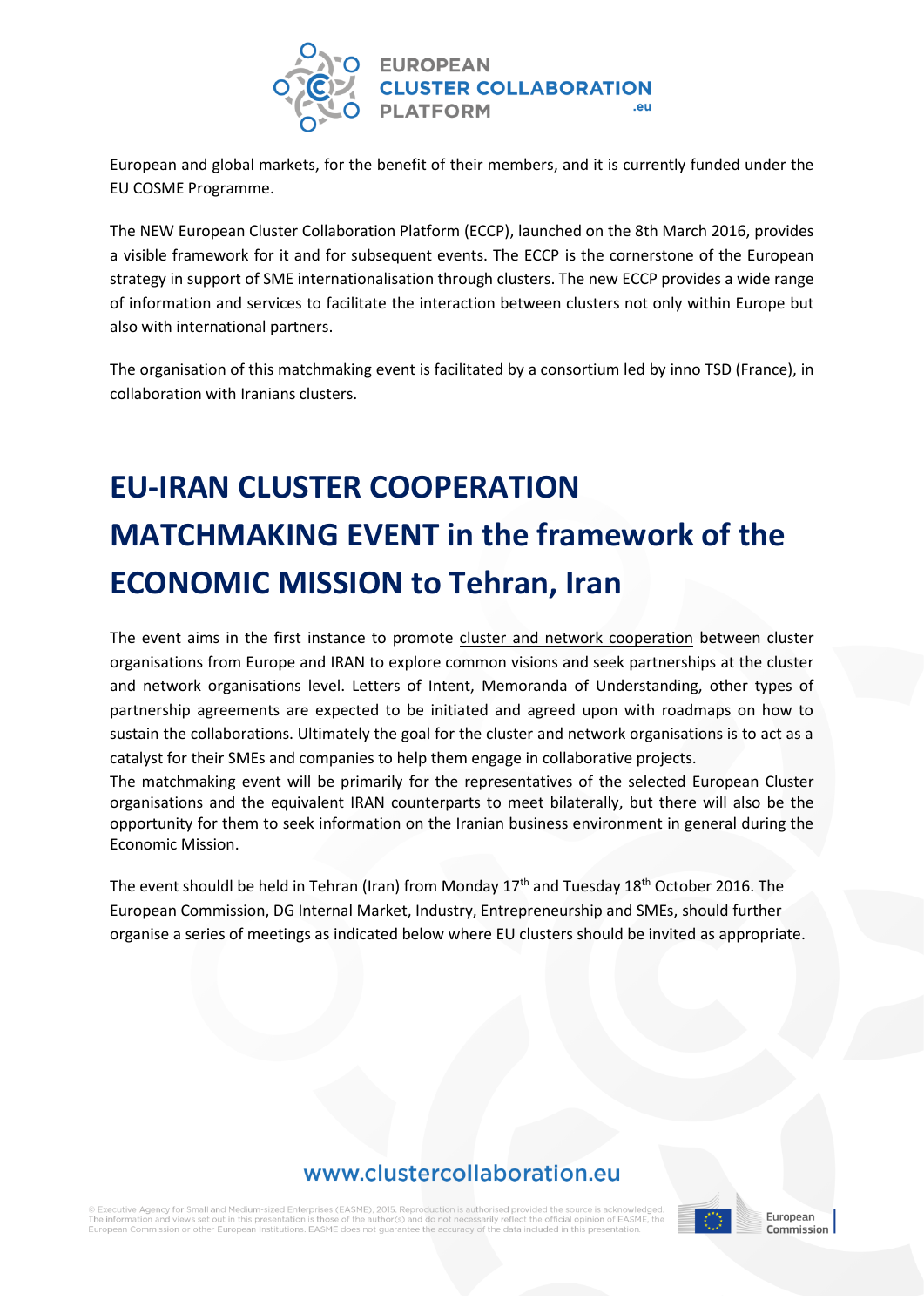

The following sets out a **preliminary draft agenda** for the event; this programme is provisional and still subject to change.

| Day                         | <b>Session</b>  | <b>EU delegation</b>                                                                                                                                                                                                                 |  |
|-----------------------------|-----------------|--------------------------------------------------------------------------------------------------------------------------------------------------------------------------------------------------------------------------------------|--|
| 16 October<br><b>Tehran</b> | $18:00 - 20:30$ | Arrival/ Team building meeting/ cocktail. Slovak Embassy in<br>Tehran (EU Presidency) in presence of invited Ambassadors of<br>Member States and both EU and Iranian business organisations,<br>TPOs, Federal sectorial associations |  |
| 17 October                  | $09:00 - 12:30$ | Conference on EU-Iran investment opportunities and business<br>environment                                                                                                                                                           |  |
| <b>Tehran</b>               |                 | 09:00                                                                                                                                                                                                                                |  |
|                             |                 | <b>Welcome and introduction</b>                                                                                                                                                                                                      |  |
|                             |                 | Mr/Ms, Director General, Ministry of Industry, Mine and Trade, Iran<br>(tbc)                                                                                                                                                         |  |
|                             |                 | Mr/Ms, Slovak Ambassador (representing the EU, tbc)                                                                                                                                                                                  |  |
|                             |                 | <b>Keynote speeches</b>                                                                                                                                                                                                              |  |
|                             |                 | Mr Mohammad Reza NE'MATZADEH, Minister of Industry, Mine and<br>Trade, Iran (tbc)                                                                                                                                                    |  |
|                             |                 | Ms Elżbieta BIEŃKOWSKA, Commissioner for Internal Market,<br>Industry, Entrepreneurship and SMEs, European Commission                                                                                                                |  |
|                             |                 | Mr Ali TAYEBNIA, Minister of Economy, Iran (tbc)                                                                                                                                                                                     |  |
|                             |                 | $10:00 - 10:40$                                                                                                                                                                                                                      |  |
|                             |                 | Business climate, investment opportunities and challenges in Iran,                                                                                                                                                                   |  |
|                             |                 | Mr Mohsen Jalalpour, President of the Iran Chamber of Commerce,<br>Industries & Mines and Mr/Ms, representative from Iranian<br>entrepreneurs association (tbc)                                                                      |  |
|                             |                 | $10:40 - 11:10$                                                                                                                                                                                                                      |  |
|                             |                 | External Lending Mandate of the European Investment Bank (EIB) to<br>Iran as "potentially eligible" country, Mr/Ms, EIB official (tbc)                                                                                               |  |
|                             |                 | 11:10 - 11:30 Coffee break                                                                                                                                                                                                           |  |
|                             |                 | $11:30 - 12:10$                                                                                                                                                                                                                      |  |
|                             |                 | EU-Iran business relations in the post sanction lifting era, Mr Richard<br>WEBER, President of Eurochambres (tbc)                                                                                                                    |  |
|                             |                 | $12:10 - 12:30$                                                                                                                                                                                                                      |  |
|                             |                 | Conclusions by Mr/Ms, Slovak Ambassador and Mr Eric Mamer,<br>Director, DG GROW (tbc)                                                                                                                                                |  |
|                             |                 |                                                                                                                                                                                                                                      |  |

#### www.clustercollaboration.eu

 $\circledR$  Executive Agency for Small and Medium-sized Enterprises (EASME), 2015. Reproduction is authorised provided the source is acknowledged.<br>The information and views set out in this presentation is those of the author(s

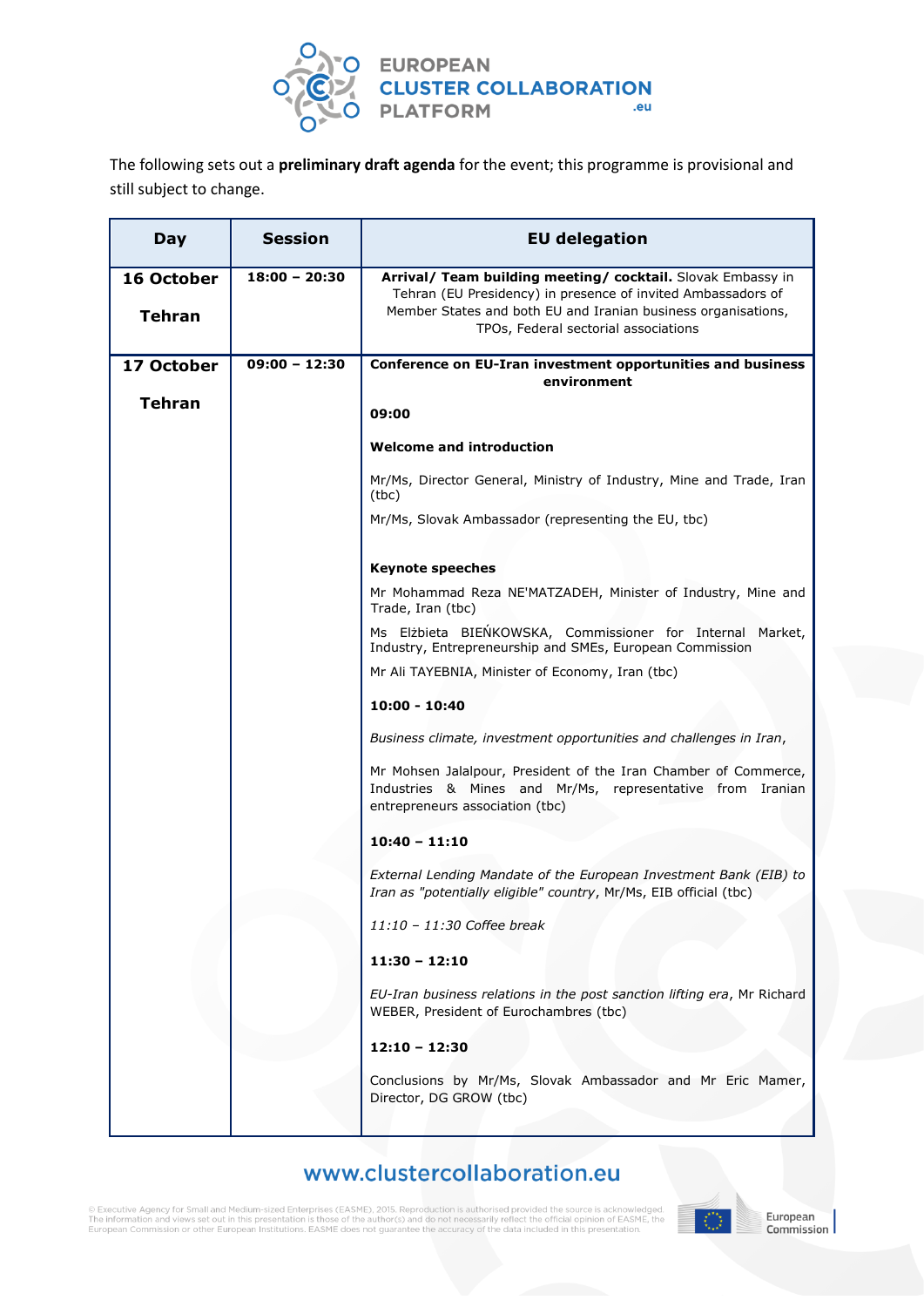

# EUROPEAN<br>CLUSTER COLLABORATION<br>PLATFORM

|            | $14:00 - 16:00$ | <b>Track reserved to</b><br><b>clusters</b>                                                                                                                                         | <b>Economic mission</b>                                                                                                                                                                                                                                                   |
|------------|-----------------|-------------------------------------------------------------------------------------------------------------------------------------------------------------------------------------|---------------------------------------------------------------------------------------------------------------------------------------------------------------------------------------------------------------------------------------------------------------------------|
|            |                 |                                                                                                                                                                                     |                                                                                                                                                                                                                                                                           |
|            |                 | $14:00 - 16:00$                                                                                                                                                                     | $14:00 - 14:45$                                                                                                                                                                                                                                                           |
|            |                 | <b>Cluster</b><br>introduction<br>session<br>collaboration<br>Cluster<br>and<br>individual<br>support                                                                               | Bilateral<br>meeting<br>between<br>Commissioner Bienkowska and Mr<br>Reza<br>NE'MATZADEH,<br>Mohammad<br>Minister of Industry, Mine and Trade<br>(tbc)                                                                                                                    |
|            |                 | cluster presentations                                                                                                                                                               | $15:15 - 16:00$                                                                                                                                                                                                                                                           |
|            |                 |                                                                                                                                                                                     | Bilateral<br>meeting<br>between<br>Commissioner Bienkowska and Mr<br>Ali TAYEBNIA, Minister of Economy,<br>Iran (tbc)                                                                                                                                                     |
|            |                 |                                                                                                                                                                                     | Both bilateral meetings with the<br>participation of a limited number of<br>representatives of Iranian industrial<br>associations,<br>EU<br>business<br>organisations, MS Chambers of<br>Commerce, TPOs, MS Ambassadors,<br>EBOs, Federal sectoral organisations<br>(tbc) |
|            | $16:15 - 18:00$ | Workshops with Iranian and EU experts on different topics to be<br>defined (construction, raw materials, automotive, textile, tourism)<br>(tbc)                                     |                                                                                                                                                                                                                                                                           |
| 18 October | 09:30 -13:00    | Cluster-to-cluster matchmaking: Bilateral meetings between EU<br>clusters and Iranian business organisations                                                                        |                                                                                                                                                                                                                                                                           |
|            | $13:00 - 14:00$ | <b>Cluster Debriefing session</b>                                                                                                                                                   |                                                                                                                                                                                                                                                                           |
|            | All day         | Site visit to company in Tehran (in a sectors such as automotive,                                                                                                                   |                                                                                                                                                                                                                                                                           |
|            | (in parallel)   | textiles, construction, chemical products, other) having business with<br>the EU or to a European company (feedback on the company name to<br>be received from the Iranian Embassy) |                                                                                                                                                                                                                                                                           |
|            |                 | Museum, Teheran                                                                                                                                                                     | Cultural visit: National Archeological Museum and Jewelry                                                                                                                                                                                                                 |
| 19 October |                 | <b>Flight back to Europe</b>                                                                                                                                                        |                                                                                                                                                                                                                                                                           |

## **Who can participate?**

This call is addressed to cluster and network organisations that are interested in engaging in cluster collaboration with the IRAN in areas such as:

- Construction
- Automotive and mobility

#### www.clustercollaboration.eu

© Executive Agency for Small and Medium-sized Enterprises (EASME), 2015. Reproduction is authorised provided the source is acknowledged.<br>The information and views set out in this presentation is those of the author(s) and



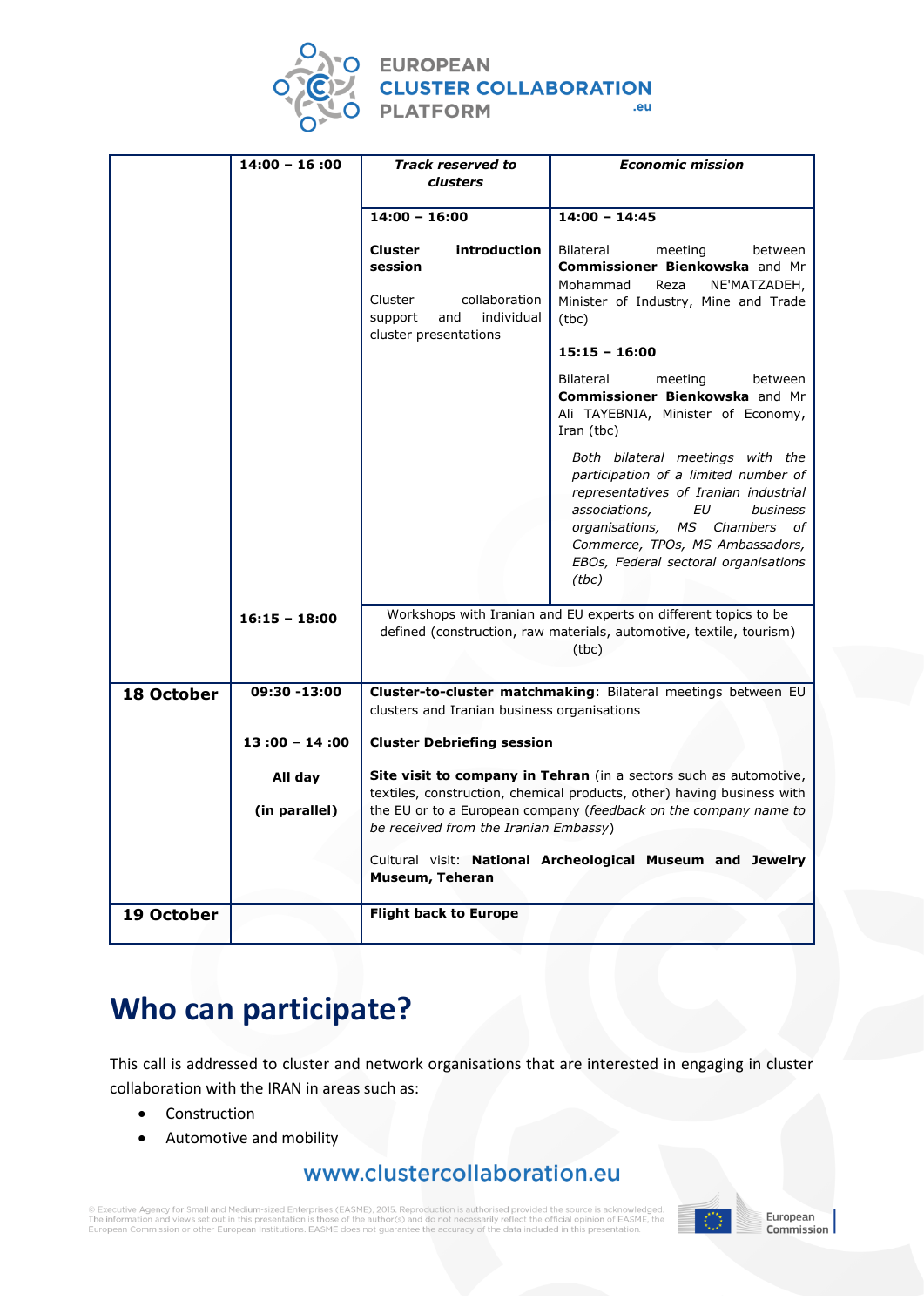

- Textile
- Chemicals
- Raw materials
- Environmental technologies
- Tourism

Clusters operating outisde these fieldd should duly motivate their application towards a reserve list to be decided in due time.

**The business trip is open to cluster and business network organisations from countries eligible for participating in the COSME programme.**

Participation of Cluster organisations involved in ESCP-4i (European Strategic Cluster Partnership for internationalisation) is strongly encouraged.

Up to 50 % of the places may be available for cluster organisations that are members of a "European Strategic Cluster Partnerships - Going International (ESCP-4i)". Strand 2 ESCP-4i partnerships are required to identify if Iran is among their target countries of their internationalisation strategy.

## **Selection criteria**

To be selected:

1

- The cluster or business network organisation shall be registered on the European Cluster Collaboration Platform (ECCP)<http://www.clustercollaboration.eu/> **with a complete profile**  (the print screen or link to the complete cluster profile of each applicant registered on the ECCP shall be provided together with their application);
- The cluster or business network organisation should comply with the definition given in the section 1.3 (s) on 'innovation clusters' in Annex I of the new "*EU Framework for State Aid for Research and Development and Innovation*" 2

#### www.clustercollaboration.eu

C Executive Agency for Small and Medium-sized Enterprises (EASME), 2015. Reproduction is authorised provided the source set out in this r Furopean Commission or other European Institutions. EASME does not quarantee the accuracy of the data included in this presentation



<sup>&</sup>lt;sup>3</sup> 2014/C 198/01. According to this definition:

<sup>(&#</sup>x27;**innovation clusters**' means structures or organised groups of independent parties (such as innovative start-ups, small, medium and large enterprises, as well as research and knowledge dissemination organisations, non-for-profit organisations and other related economic actors) designed to stimulate innovative activity by promoting sharing of facilities and exchange of knowledge and expertise and by contributing effectively to knowledge transfer, networking, information dissemination and collaboration among the undertakings and other organisations in the cluster;) the cluster  $\sim$  the cluster  $\sim$  cluster;

See at: [http://eur-lex.europa.eu/legal-content/EN/TXT/PDF/?uri=CELEX:52014XC0627\(01\)&from=EN](http://eur-lex.europa.eu/legal-content/EN/TXT/PDF/?uri=CELEX:52014XC0627(01)&from=EN) with further information available at [http://ec.europa.eu/competition/state\\_aid/modernisation/rdi\\_framework\\_en.pdf](http://ec.europa.eu/competition/state_aid/modernisation/rdi_framework_en.pdf) and

[http://ec.europa.eu/competition/state\\_aid/legislation/horizontal.html,](http://ec.europa.eu/competition/state_aid/legislation/horizontal.html) amending the Community Framework (2006/C 323/01 see at: <http://eur-lex.europa.eu/LexUriServ/LexUriServ.do?uri=OJ:C:2006:323:0001:0026:en:PDF>

a reference of section 5.8 of which was included in the COSME Work Programme regarding the "innovation clusters" definition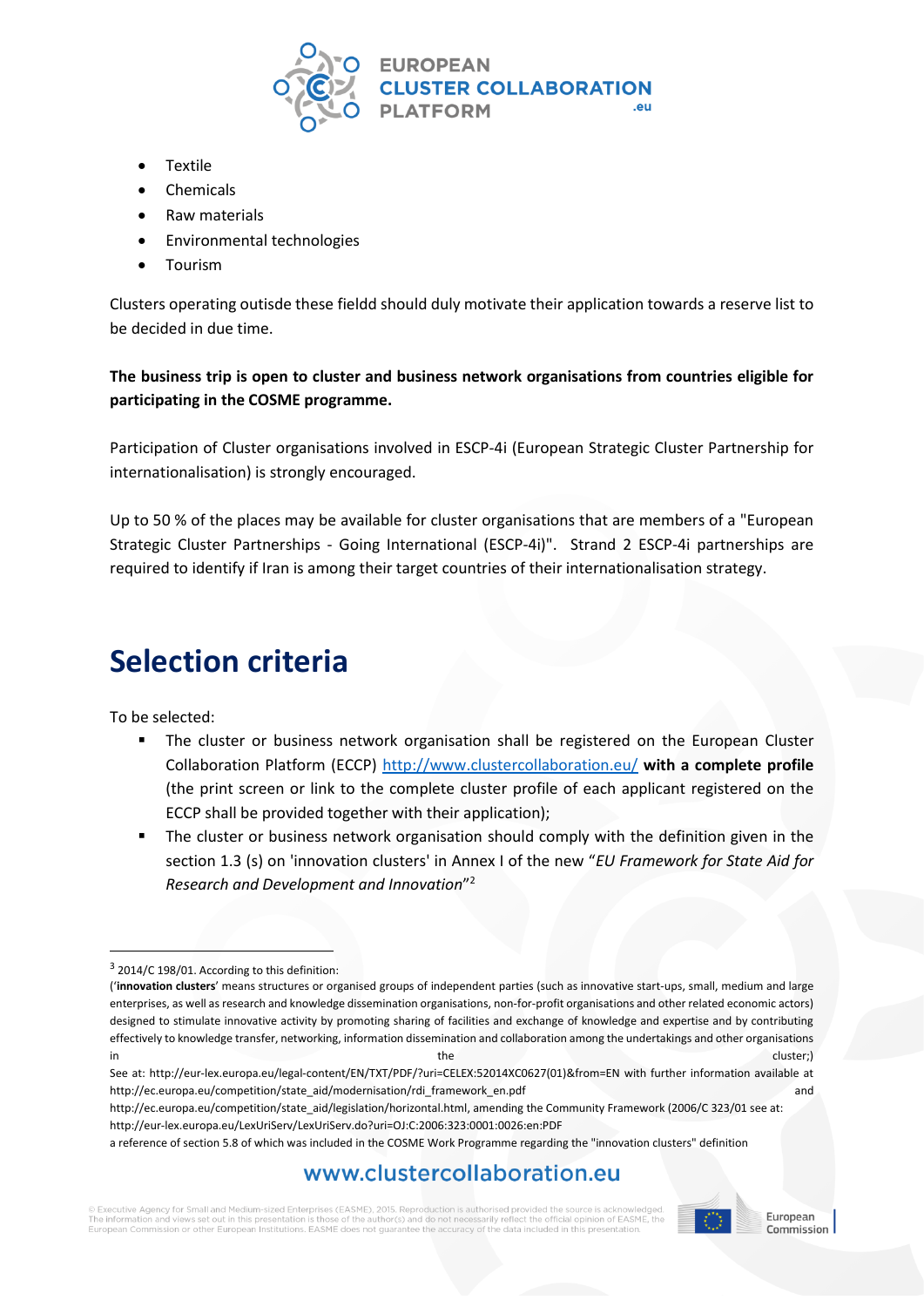#### **EUROPEAN CLUSTER COLLABORATION** .eu **PLATFORM**

 Each cluster or business network organisation has to currently provide direct cluster or network support services to businesses and should be identified on the basis of a **legal entity** established in the COSME participating countries.

Applications will be selected according to the following qualitative criteria:

- On the potential to maximise matchmaking opportunities, through the participation to this mission, based on a clear description of the type of partnership the applicant cluster organisations are looking for, and on the potential for establishing tangible cooperation as an outcome of the event. This expression of interest for collaboration shall be clearly articulated in the questionnaire provided in annex and to be submitted with the application;
- On the willingness and prepradness to engage in closer cooperation with other cluster and network organisations from IRAN to better support SMEs and companies in global competition through joint efforts.
- Clusters operating outisde the fields indicated should extensively motivate their application towards a reserve list to be decided in due time.
- In this context, the participation in a COSME funded or non-funded European Strategic Cluster Partnership is considered as an asset. For further information visit the following link: <http://www.clustercollaboration.eu/>

The decision on the selection of applicants will be based both on the requirements above and qualitative merit of each application; the balanced geographical coverage of the COSME participating countries will, in case of equal merit, be taken into consideration.

Participants are expected to attend the full programme of the EU-IRAN Economic Mission where EU business representatives are invited to as well as the Cluster Matchmaking Event (Conference on EU-Iran investment opportunities and business environment, Workshops with Iranian and EU experts and Meetings between EU clusters and Iranian business organisations).

The selection of the applicants based on the criteria above will be made by the EASME and the European Commission services.

## **Cost and expenses**

This action covers the travel\*, three nights' accommodation costs for one representative of the cluster or network organisation (for a maximum of 18 clusters and network organisations), with a maximum amount of 1 500 €. The reimbursement will be based on actual expenses related to travel. Please note that local travel costs and meals are **not** reimbursable. Attendance to the programme of the mission is required for the reimbursement of the costs.

\* Air travel: economy class fares on the basis of the shortest and most economical fare available at the time of the notification on the selection.

#### www.clustercollaboration.eu

© Executive Agency for Small and Medium-sized Enterprises (EASME), 2015. Reproduction is authorised provided the source is acknowledged.<br>The information and views set out in this presentation is those of the author(s) and